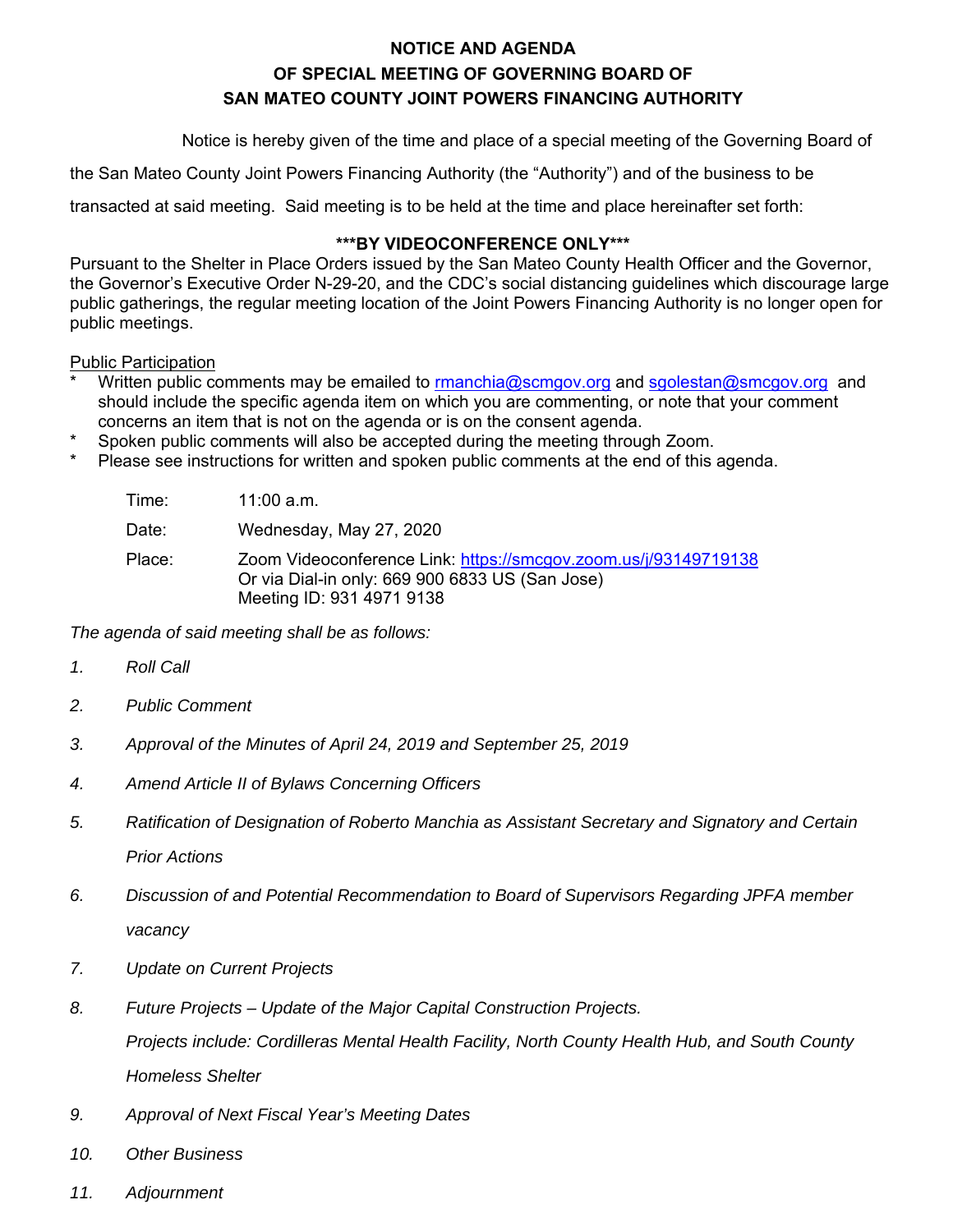Instructions for Public Comment During Videoconference Meetings

During videoconference meetings of the JPFA, members of the public may address the JPFA members as follows:

#### **\*Written Comments:**

Written public comments may be emailed in advance of the meeting. Please read the following instructions carefully:

- 1. Your written comment should be emailed to rmanchia@smcgov.org and sgolestan@smcgov.org.
- 2. Your email should include the specific agenda item on which you are commenting, or note that your comment concerns an item that is not on the agenda or is on the consent agenda.
- 3. Members of the public are limited to one comment per agenda item.
- 4. The length of the emailed comment should be commensurate with the two minutes customarily allowed for verbal comments, which is approximately 250-300 words.
- 5. If your emailed comment is received at least 24 hours prior to the meeting, it will be provided to the JPFA members and made publicly available on the JPFA website along with the agenda at https://cmo.smcgov.org/joint-powers-financing-authority. We cannot guarantee that e-mails received less than 24 hours before the meeting will be read during the meeting but such emails will still be included in the administrative record of the meeting.

#### **\*Spoken Comments:**

Spoken public comments will be accepted during the meeting through Zoom. Please read the following instructions carefully:

- 1. The May 27, 2020 meeting may be accessed through Zoom online at: https://smcgov.zoom.us/j/93149719138 The meeting ID is: 931 4971 9138. The meeting may also be accessed via telephone by dialing (669) 900-6833 (Local). Enter the meeting ID: 931 4971 9138, then press #.
- 2. You may download the Zoom client or connect to the meeting using an internet browser. If using your browser, make sure you are using a current, up-to-date browser: Chrome 30+, Firefox 27+, Microsoft Edge 12+, Safari 7+. Certain functionality may be disabled in older browsers including Internet Explorer.
- 3. You will be asked to enter an email address and name. We request that you identify yourself by name as this will be visible online and will be used to notify you that it is your turn to speak.
- 4. When the JPFA Clerk calls for the item on which you wish to speak, click on "raise hand." The Clerk will activate and unmute speakers in turn. Speakers will be notified shortly before they are called to speak.
- 5. When called, please limit your remarks to the time limit allotted.

*Board Meetings are accessible to people with disabilities. Individuals who need special assistance or a disability-related modification or accommodation (including auxiliary aids or services) to participate in this meeting; or who have a disability and wish to request an alternative format for the agenda, meeting notice, agenda packet or other writings that may be distributed at the meeting, should contact Roberto Manchia at least 48 hours before the meeting at (650) 363-4597 or by email to RManchia@smcgov.org. Notification in advance of the meeting will enable the Authority to make reasonable arrangements to ensure accessibility to the meeting and the materials related to it*.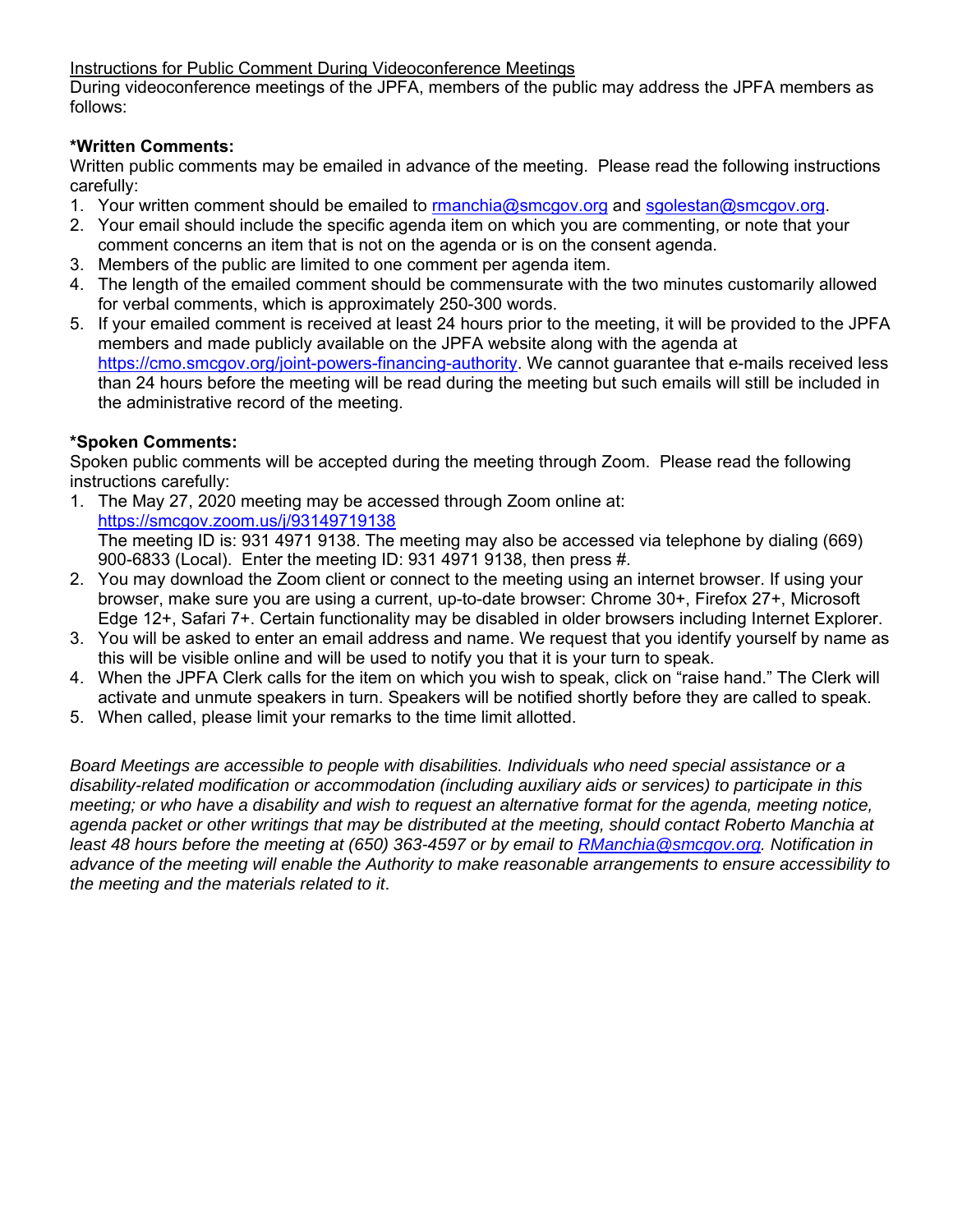| STATE OF CALIFORNIA        |  |       |  |
|----------------------------|--|-------|--|
| <b>COUNTY OF SAN MATEO</b> |  | ) SS. |  |

Roberto Manchia hereby declares that he is a citizen of the United States of America, over the age of 18 years; that at all times herein mentioned he was an employee of the County of San Mateo; that acting for the Governing Board of the San Mateo County Joint Powers Financing Authority he posted on May 22, 2020, at County Government Building, 400 County Center, Redwood City, California, a location freely accessible to members of the public, and emailed on May 22, 2020 a Notice of Regular Meeting of the Governing Board, a copy of which is attached hereto, addressed to each member of the Governing Board on list attached hereto; and that on said day there was regular communication sent electronically to the members' names shown on the attached list.

Dated: May 22, 2020 at Redwood City, California.

I declare under penalty of perjury that the foregoing is true and correct.

1sthet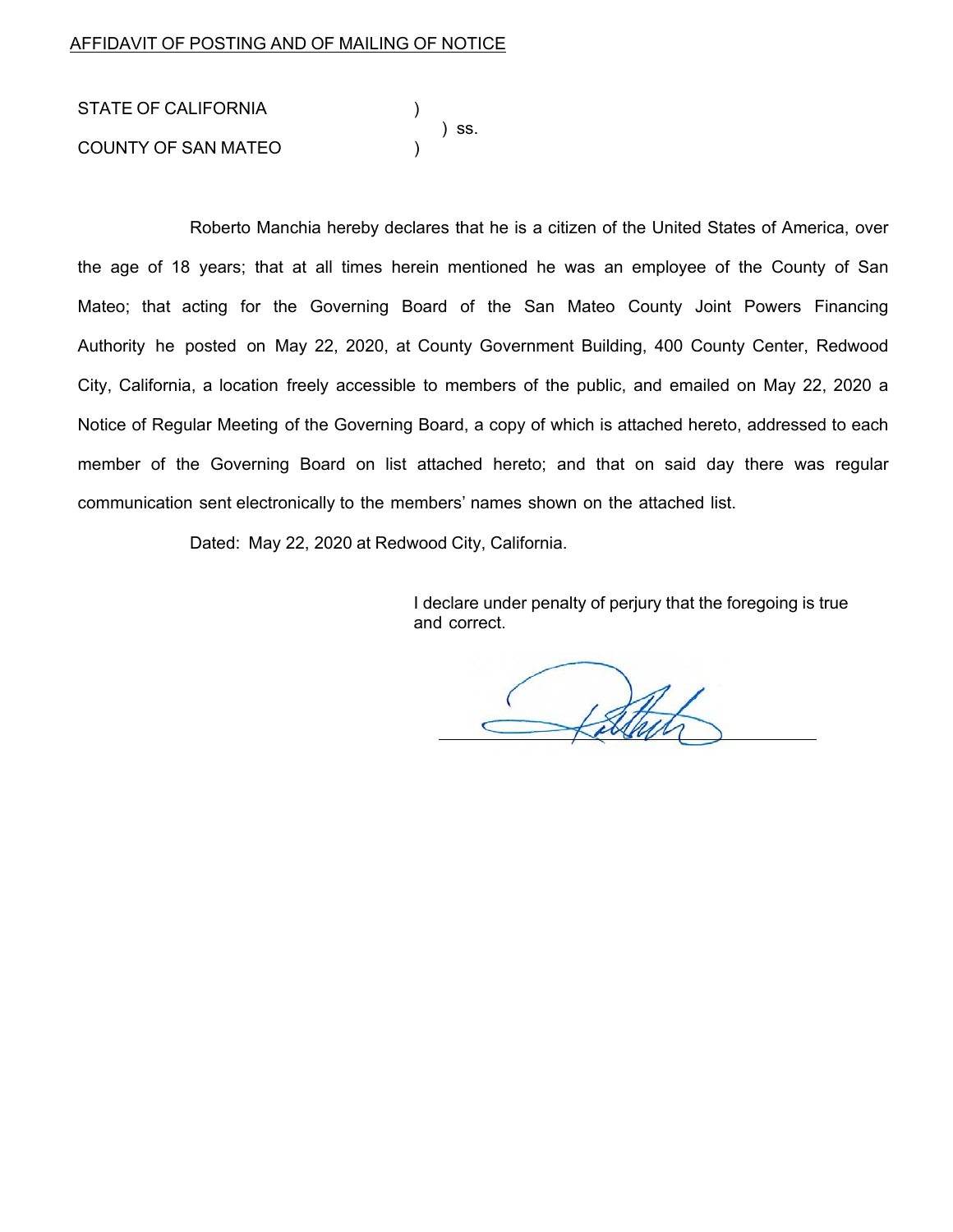## **Joint Powers Financing Authority – May 2020**

Steve Alms

Thomas F. Casey III

John M. Gemello

Paul Scannell

VACANT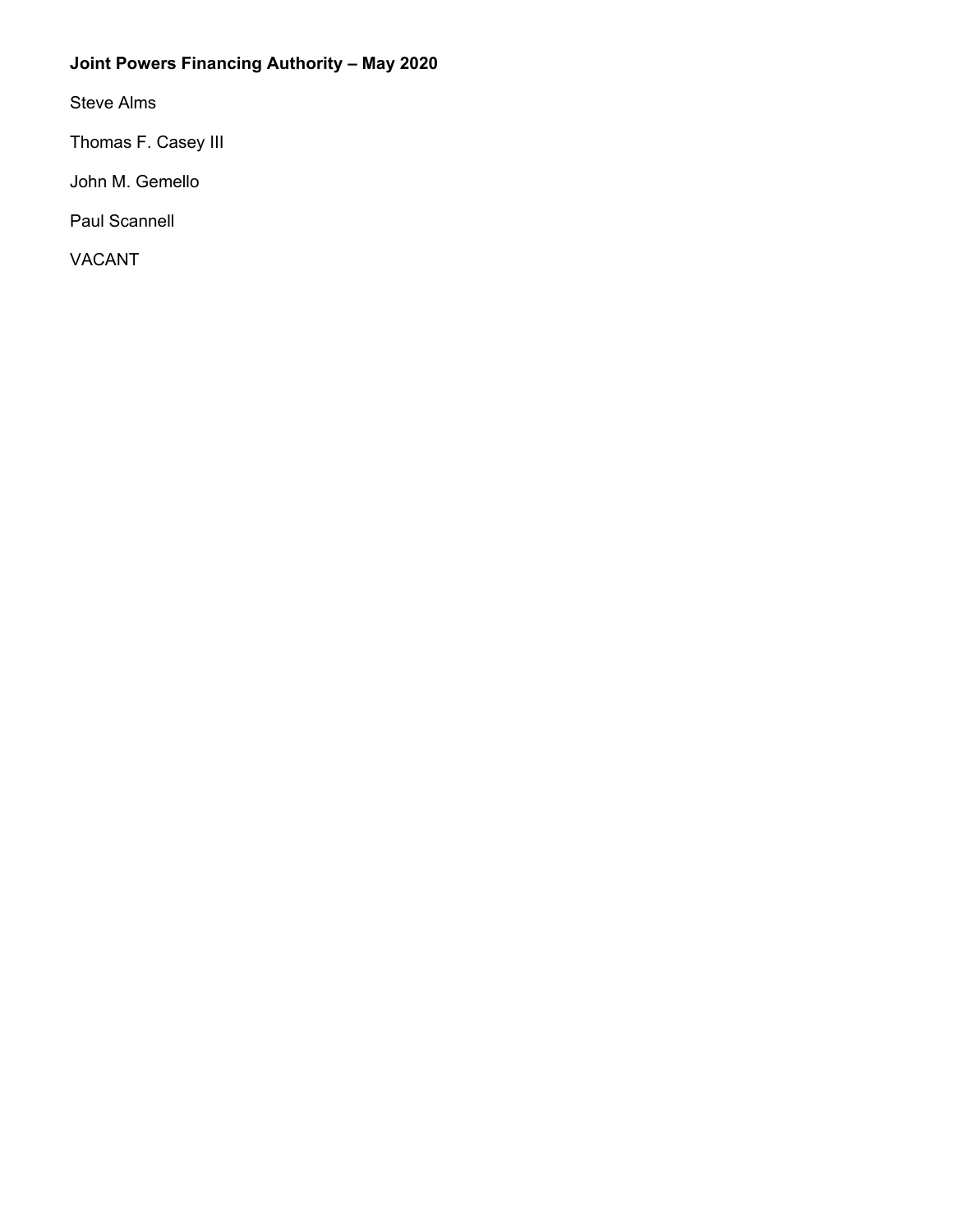# **Governing Board of San Mateo County Joint Powers Financing Authority**

### DRAFT MINUTES OF APRIL 24, 2019 MEETING

#### *Meeting began at 11:05 a.m.*

#### **1. Roll Call**

Members Present: Steve Alms, Thomas Casey III, Paul Scannell, John Gemello and James Fox.

Members Absent: None

Staff Present: Roberto Manchia, Budget Director; Paul Okada, Chief Deputy County Counsel; Justin Mates, Deputy County Counsel; Kim-Anh Le, Deputy Controller; Ngoc Nguyen, Controller Division Manager; and Sukhmani Purewal, Assistant Clerk of the Board.

#### **2. Public Comment**

None

- **3. Selection of Officers**
	- Motion by Mr. Thomas Casey, seconded by Mr. Steve Alms and approved unanimously to elect the current officers for Chair and Vice-Chair.
- **4. Annual Audit of the Authority – Review and approval of the Independent Auditor's Reports, Management Discussion and Analysis, Basic Financial Statements and Supplemental Information for the Fiscal Year Ended June 30, 2018.**
- Speakers: Kim-Anh Le, Deputy Controller; Roberto Manchia, Budget Director.
- Motion by Mr. Steve Alms, seconded by Mr. James Fox and approved unanimously to approve the Annual Audit of the Authority.
- **5. Future Projects – Update of the Major Capital Construction Projects. Projects include: San Mateo County Health Campus, County Parking Structure #2, County Office Building #3, Relocation of Lathrop House, Cordilleras Mental Health Facility, North County Health Hub, South County Homeless Shelter, and Morgue.**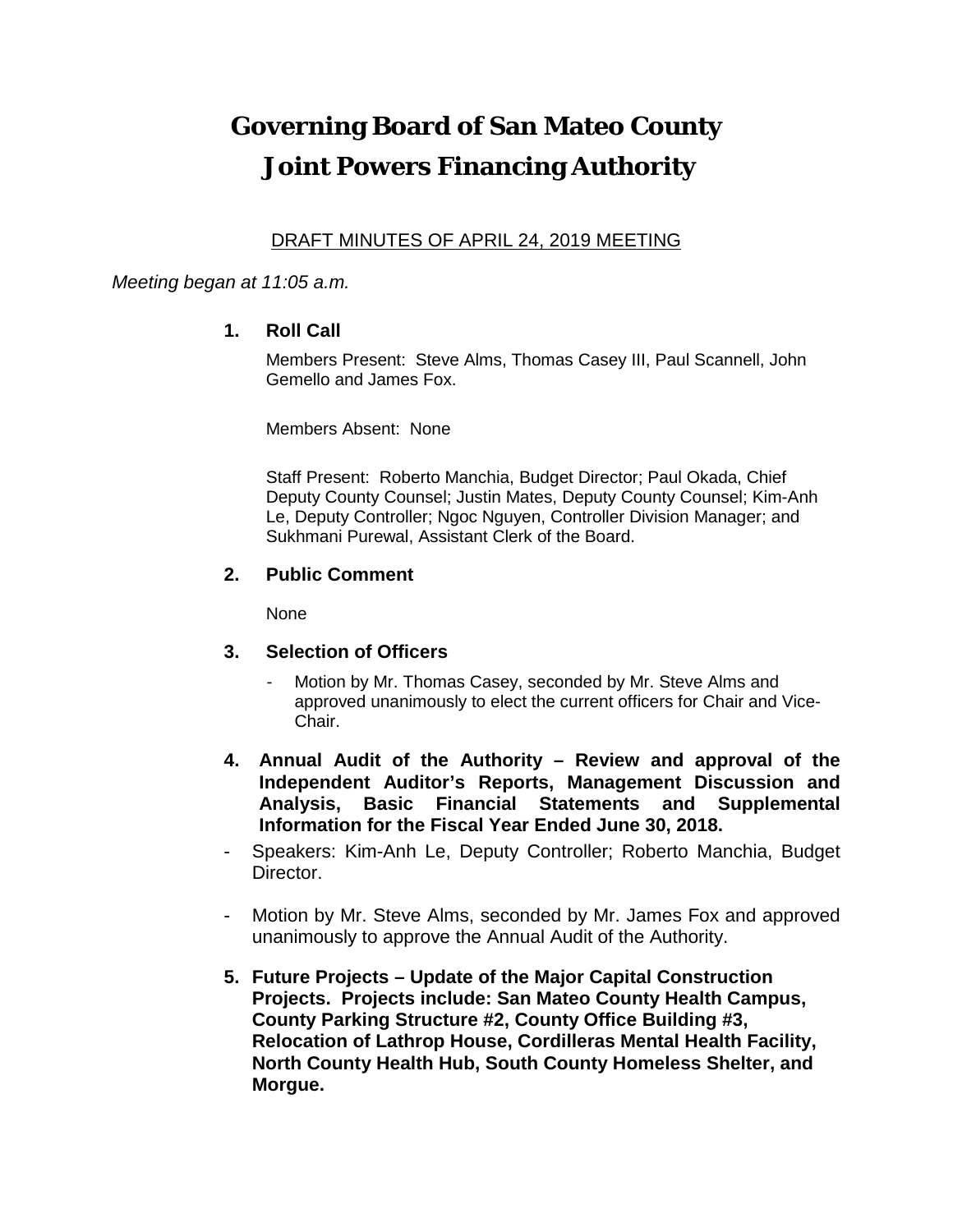- Speakers: Roberto Manchia, Budget Director; Justin Mates, Deputy County Counsel; Paul Okada, Chief Deputy County Counsel; Mark Epstein, Financial Advisor.
- Staff provided updates on the relocation of Lathrop House, Regional Operations Center (ROC), Parking Structure #2, COB#3, SMC Health Campus, Morgue, South County Homeless Shelter, Cordilleras Mental Health Facility, North County Health Hub, Animal Shelter, and Project Development Unit (PDU) staffing. Members and Staff had productive discussion on the above projects.

### **6. Next Fiscal Year's Meeting Dates**

Meetings occur on 4<sup>th</sup> Wednesday of every month. The next regular meetings will be on August 28, 2019 and September 26, 2019.

### **7. Other Business**

None

### **8. Adjournment**

Meeting adjourned at 11:55 a.m.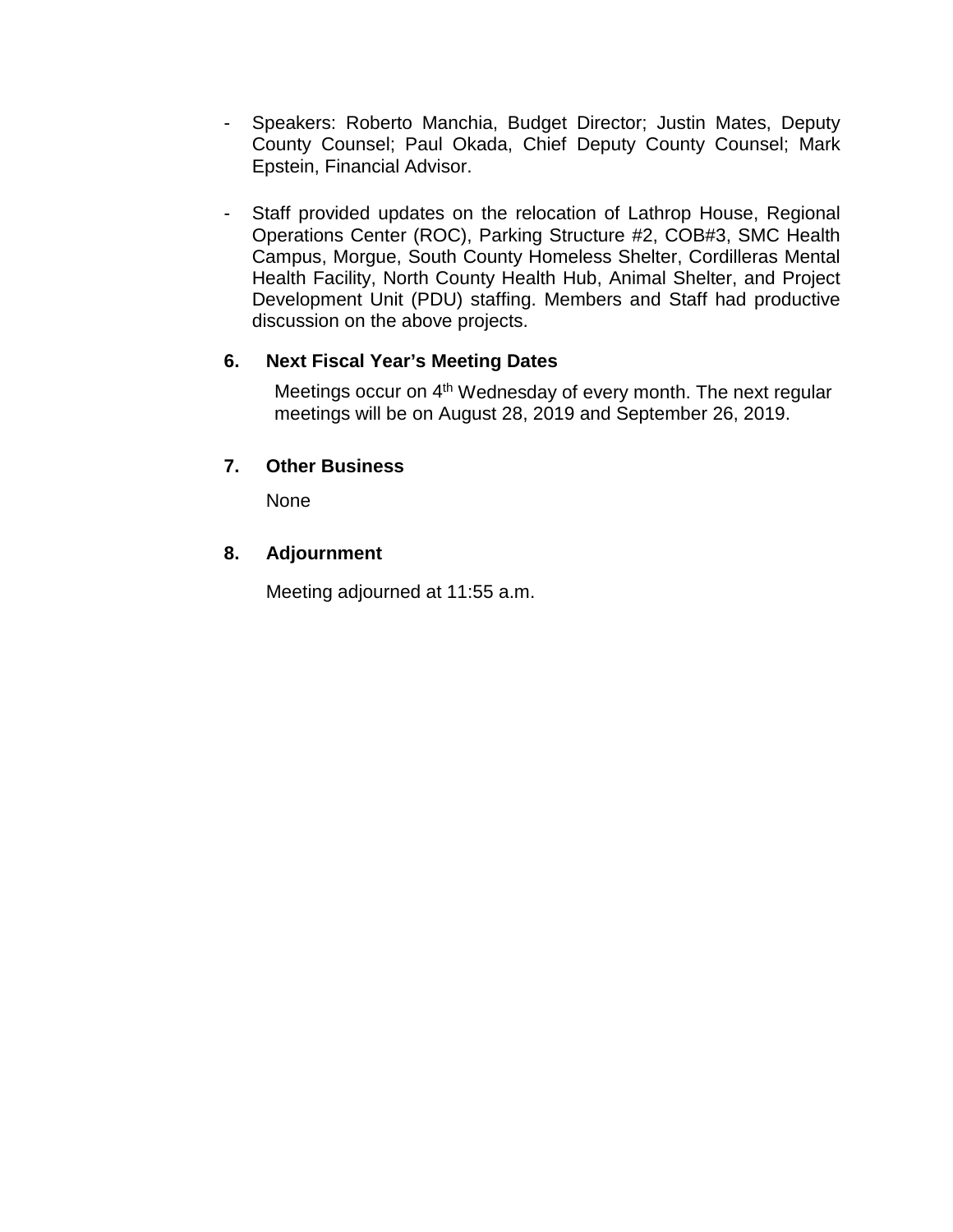## **Governing Board of San Mateo County Joint Powers Financing Authority**

#### DRAFT MINUTES OF SEPTEMBER 25, 2019 MEETING

The meeting began at 10:04 a.m.

#### *1. Roll Call*

Members Present: Steve Alms, Thomas Casey III, Paul Scannell, and James Fox. Members Absent: John Gemello

Staff Present: Roberto Manchia, Chief Financial Officer; Jim Saco, Ret. Budget Director, Paul Okada, Chief Deputy County Counsel; Justin Mates, Deputy County Counsel; Kim-Anh Le, Deputy Controller; and Sherry Golestan, Deputy Clerk of the Board.

#### *2. Public Comment*

None.

#### *3. Update on Current Projects*

- Speakers: Roberto Manchia, Chief Financial Officer provided a status update on the following projects: County Office Building 3, Parking Structure 2, Regional Operations Center, San Mateo Medical Center, Skylonda Fire Station, and the Animal Shelter.

#### *4. Update on 2019 Series A Forward Funding*

- Speakers: Roberto Manchia, Eric Tashman, Mary Collins reported on the status of the 2019 Series A Forward Funding and closing schedule. The Controller's Office noted that the FY 2018-19 CAFR will not be completed by the print date for the OS supplement (October 17th) but Mr. Tashman noted that unaudited financials will suffice so long as there are no material changes from the unaudited financials to the CAFR. A signing date of October 11th is anticipated and the supplement will approved by the Board of Supervisors at its October 8th meeting.

#### *5. Future Projects – Update of the Major Capital Construction Projects. Projects*

#### *include: Cordilleras Mental Health Facility, North County Health Hub, and*

#### *South County Homeless Shelter*

- *Speakers: Roberto Manchia, Jim Saco*
- *Staff provided updates on property negotiations for the South County Homeless Shelter, Cordilleras, and North County Health Hub*

#### *6. Approval of Next Fiscal Year's Meeting Dates*

- *Motion by Steve Alms, seconded by Jim Fox, and carried unanimously, the Board approved the regular meeting schedule of every fourth Wednesday of the month at 11:00 a.m.*
- *7. Other Business*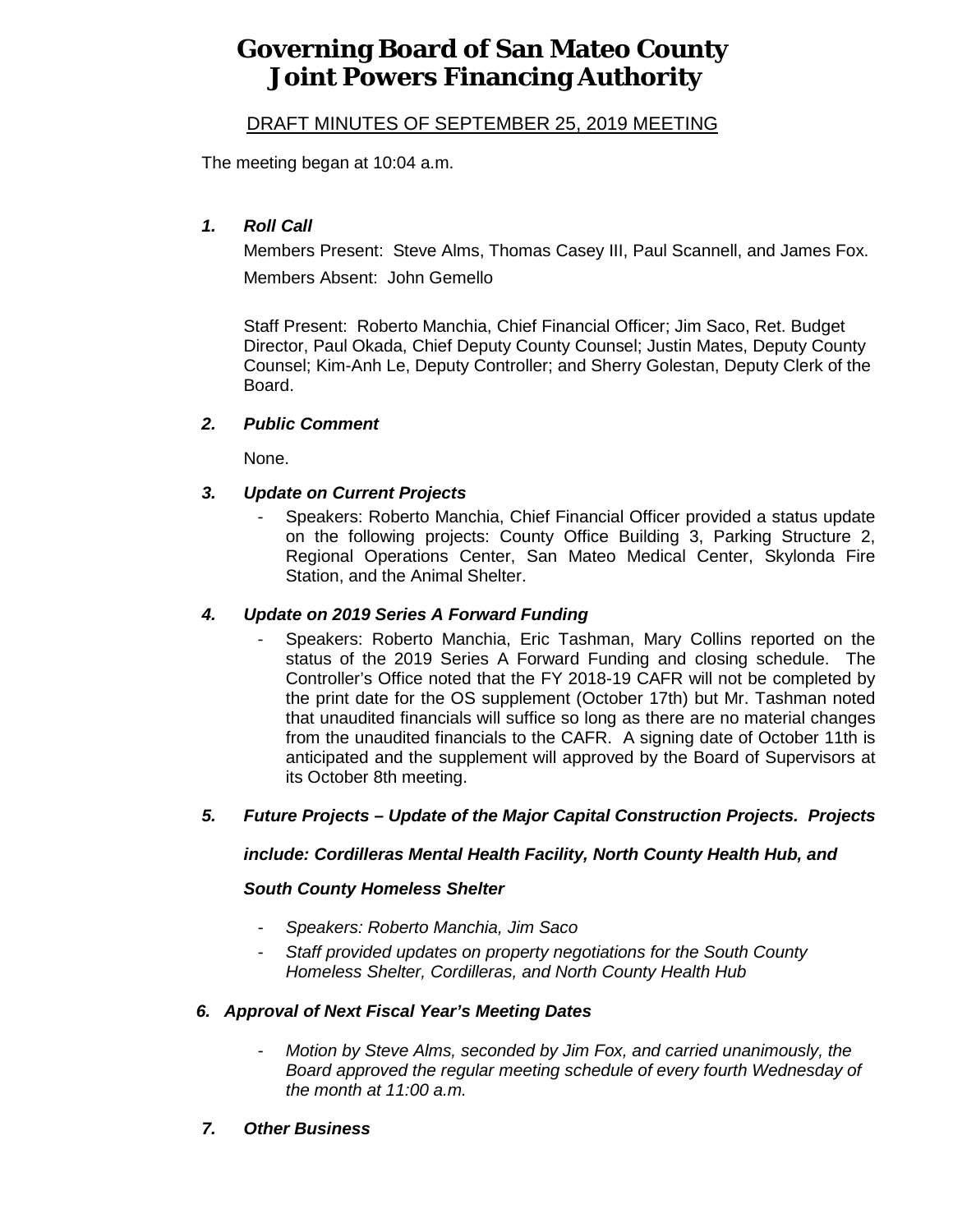*Roberto Manchia shared that the JPFA received a notice from the IRS regarding an audit of the Lease Revenue Bonds (Capital Projects), 2014 Series A (Maple Street Correctional Center). Staff is working with Orrick on the audit response.*

#### *8. Adjournment*

Meeting adjourned at 10:53 a.m.

Dated: September 25, 2019

Paul Scannell **Roberto Manchia**<br>President **Roberto Manchia**<br>President **Roberto** Manchia San Mateo County Joint Powers Financing Authority

\_\_\_\_\_\_\_\_\_\_\_\_\_\_\_\_\_\_\_\_\_\_\_\_\_\_ \_\_\_\_\_\_\_\_\_\_\_\_\_\_\_\_\_\_\_\_\_\_\_\_\_\_ **Assistant Secretary**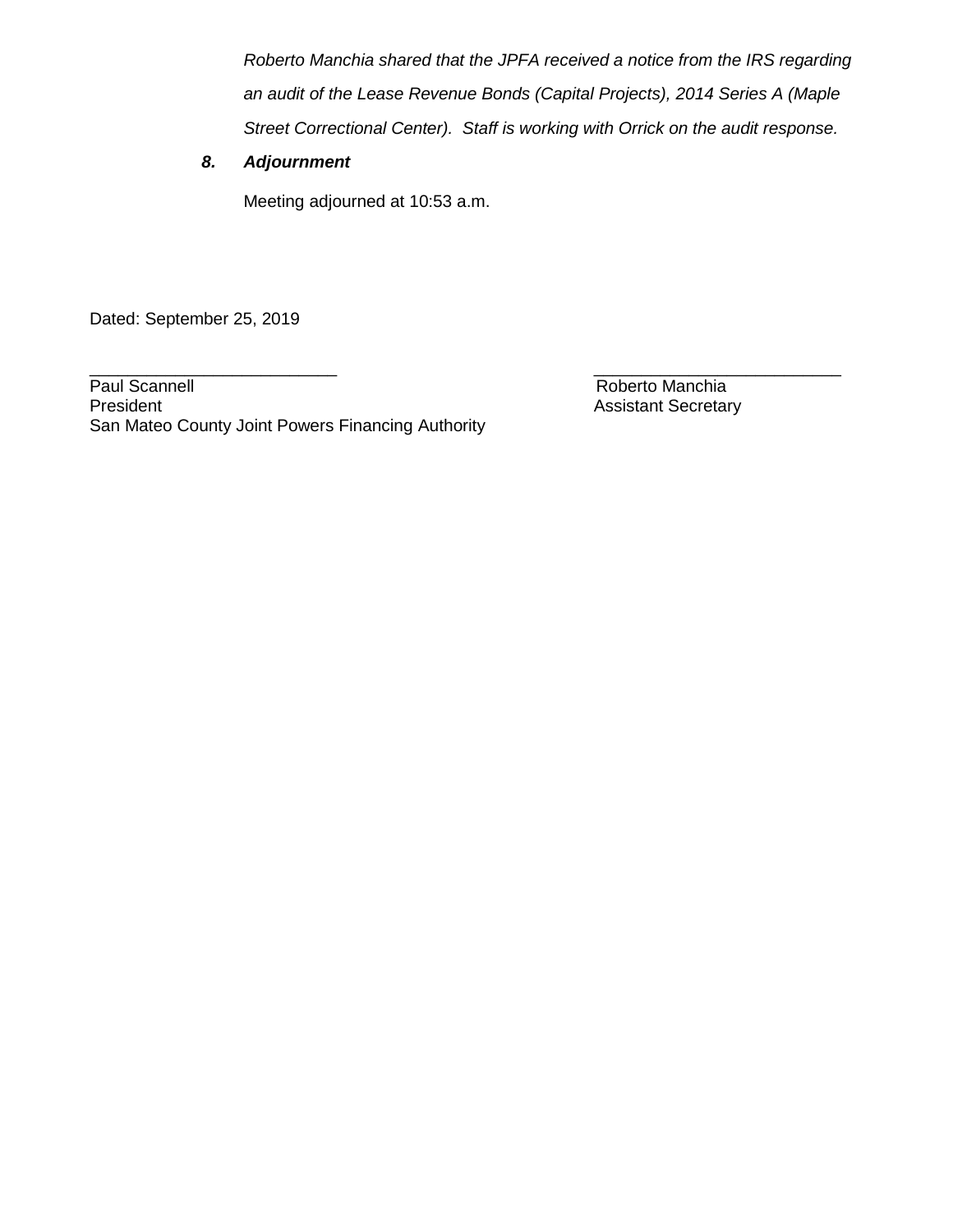## BY-LAWS OF THE SAN MATEO COUNTY JOINT POWERS FINANCING AUTHORITY

Adopted May 19, 1993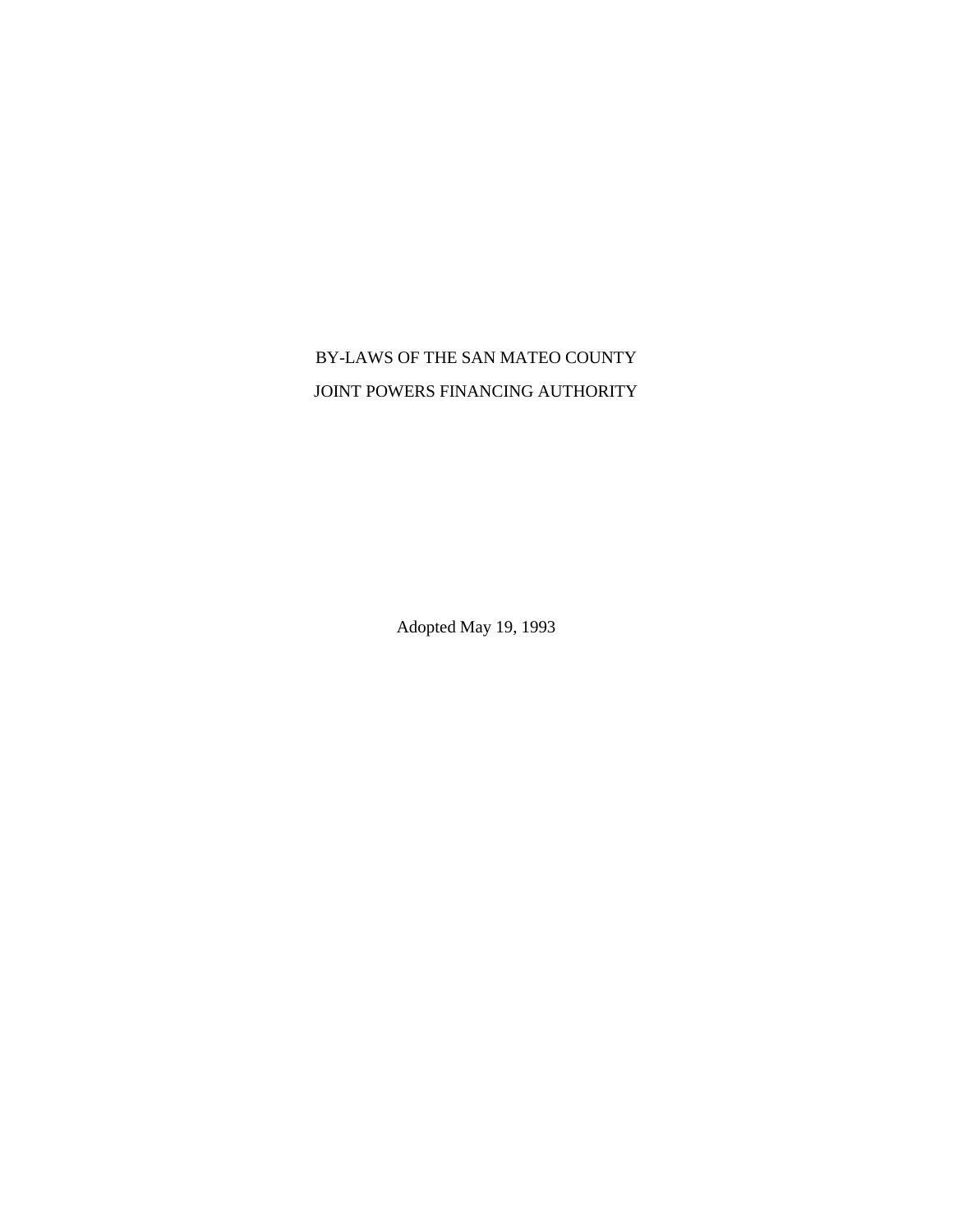#### ARTICLE I – THE AUTHORITY

Section 1.1. Name. The official name of the Authority shall be the "San Mateo County Joint Powers Financing Authority".

Section 1.2. Board Members. The Authority shall be administered by a governing board (the "Board"). The members of the Board shall serve terms as provided for in the Joint Exercise of Powers Agreement (The "Agreement") by and between the County and Commission. The term of office of a member of the Board shall terminate only when a replacement member has been selected and the successor to such member becomes a member of the Board. Members of the Board shall, to the extent required by law, comply with the requirements of the California Political Reform Act, as amended from time to time, and any other requirements applicable to members of the governing board of a joint powers authority.

Section 1.3. Office and Place of Meetings. The business office of the Authority shall be at 590 Hamilton Street, Redwood City, California 94063, or at such other place as may be designated by the Board. Regular meetings shall be held at 590 Hamilton Street, Redwood City, California 94063, or at such other place at the Board may designate.

Section 1.4. Compensation. Members may receive their actual and necessary expenses, including travel expenses incurred in the discharge of their duties, but only when authorized by the Authority and approved by the County and only if there are unencumbered funds available for such purpose.

Section 1.5. Conflict of Interest Code. The Board shall, to the extent required by law, adopt a conflict of interest code and submit such code to the Board of Supervisors of the County, which is hereby designated as the Authority's code reviewing body.

#### ARTICLE II – OFFICERS

Section 2.1. Officers. The Officers of the Authority shall be the President, Secretary, Auditor and Treasurer who shall be elected by the Board.

Section 2.2. President. The President shall preside at all meetings of the Authority, and shall submit such information and recommendations to the Board as he or she may consider proper concerning the business, policies, and affairs of the Authority. The President shall also serve as the chief executive officer of the Authority and shall be responsible for execution and supervision of the affairs of the Authority. Except as otherwise authorized by resolution of the Board, the Present or the President's designee shall sign all contracts, deeds and other instruments executed by the Authority.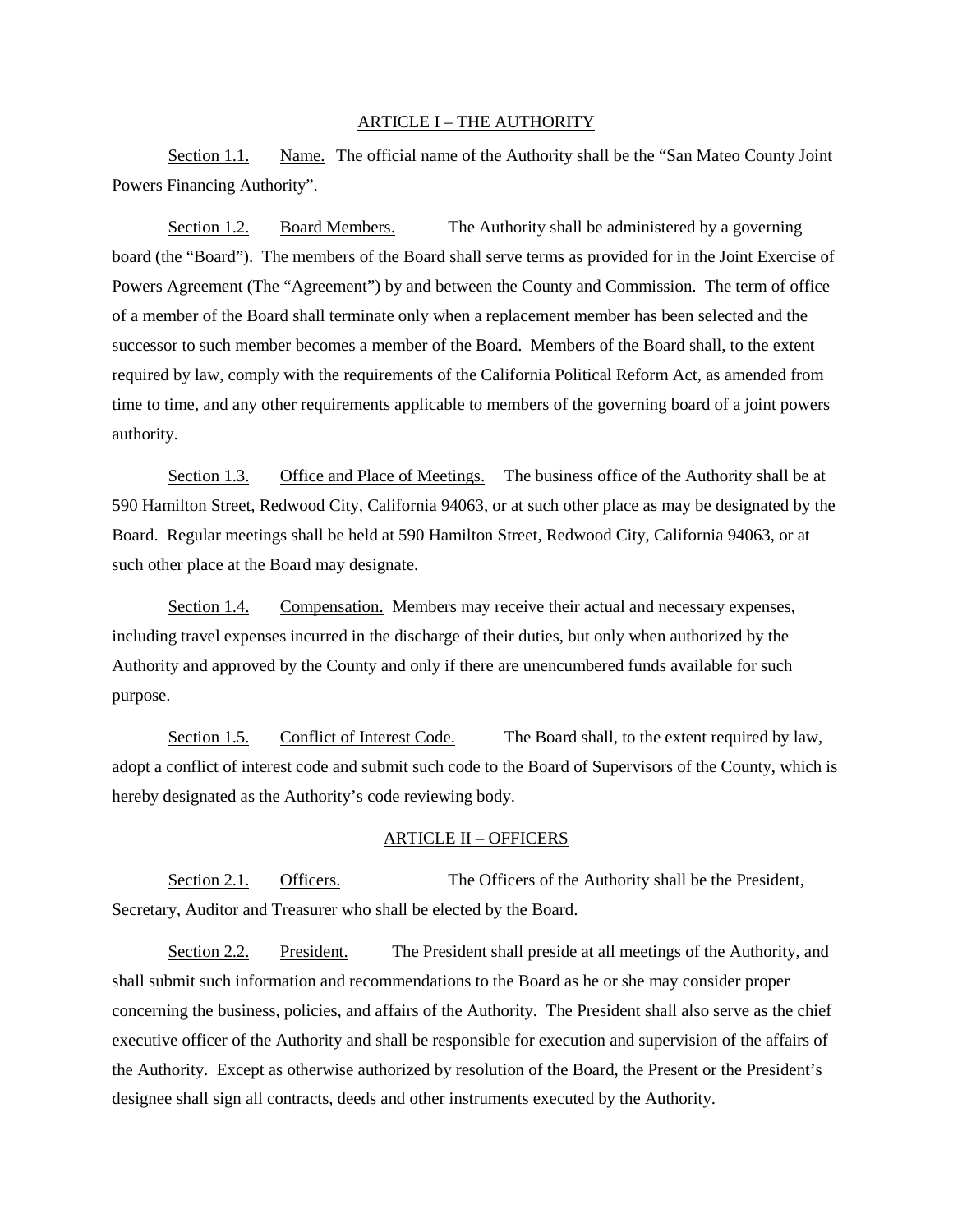Section 2.3. Secretary. The Secretary shall keep the records of the Authority, shall act as Secretary of the meetings of the Authority and record all votes, and shall keep a record of the proceedings of the Authority in a journal of proceedings to be kept for such purpose, and shall perform all duties incident to the office.

Section 2.4. Assistant Secretary. The County's Chief Financial Officer, or if the position of Chief Financial Officer is vacant, the County's Budget Director, shall serve as the ex officio Assistant Secretary and shall be an authorized signatory for all contracts, deeds, and other instruments executed by the Authority. As directed by the Secretary, the Assistant Secretary shall be authorized to carry out the duties of the Secretary including, but not limited to, keeping the records of the Authority, acting as Secretary of the meetings of the Authority and recording all votes, and keeping a record of the proceedings of the Authority in a journal of proceedings to be kept for such purpose.

Section 2.42.5. Treasurer. The Treasurer of the Authority shall perform the duties set forth in the Agreement.

Section 2.52.6. Auditor. The Auditor of the Authority shall perform the duties set forth in the Agreement.

Section  $2.62.7$ . Election of Officers. Election of officers shall be the first order of business at the first regular meeting of the Authority held on the third Thursday of January in each year or on such other date and at such hour as may be fixed by the Board.

Section 2.72.8. Authorization to Bind Authority. No member, officer, agent or employee of the Authority, without prior specific or general authority by a vote of the Board, shall have any power or authorization to bind the Authority by any contract, to pledge its credit, or to render it liable for any purpose in any amount.

#### ARTICLE III – EMPLOYEES AND AGENTS

Section 3.1. Appointment of Employees and Agents. The Authority may from time to time request from the County or the Commission the services of such personnel, counsel or agents, permanent or temporary, as may be necessary to carry out the business and affairs of the Authority. The Board may in addition employ temporary professional and technical personnel, on such terms and at such rates of compensation as the Board may determine, for the performance of Authority business and affairs, provided that adequate sources of funds are identified for the payment of such temporary professional and technical services.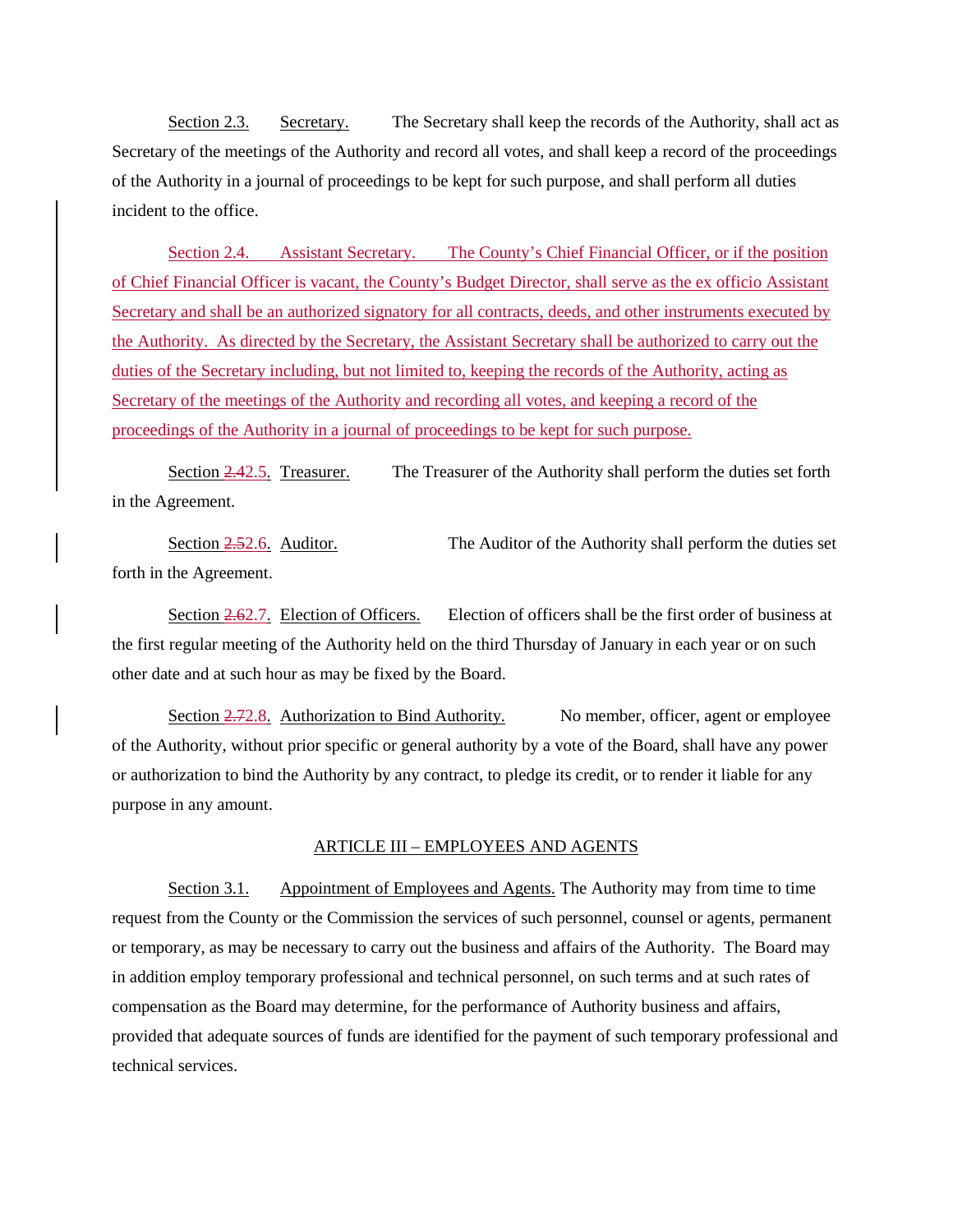#### ARTICLE IV – MEETINGS

Section 4.1. Regular Meetings. Regular meetings shall be held at the business office of the Authority, or at such other place as the Authority by resolution may designate, on dates and at a time as fixed by Resolution of the Authority. If at any time any regular meeting falls on a legal holiday, such regular meeting shall be held on the next business day at the same time.

At least 72 hours before a regular meeting, an agenda containing a brief general description of each item of business to be transacted or discussed shall be posted at a location freely accessible to members of the public. The agenda shall specify the time and location of the regular meeting. No action shall be taken on any item not appearing on the posted agenda except as permitted by law.

The Authority shall in each year hold a regular meeting on the third Thursday of January in each year or on such other dated and at such hour as shall be fixed by the Board.

Section 4.2. Special Meetings. A special meeting may be called at any time by the President or upon the request of two of the members of the Board by delivering written notice to each member and to each person or entity entitled by law to receive such notices. Notices to the Board shall be sufficient if delivered to the Clerk of the Board of Supervisors of the County. Notice to other personal or entities entitled by law to receive notices must be delivered personally or by mail and must be received at least 24 hours before the time of such meeting as specified in the notice. The call and notice shall specify the time and place of the special meeting and the business to be transacted and shall be posted at least 24 hours prior to the special meeting in allocation that is freely accessible to members of the public. No other business shall be considered at such meetings by the Board. Such written notice may be dispensed with as to any member who at or prior to the time the meeting convenes files with the Secretary of the Authority a written waiver of notice. Such waiver may be given by telegram. Such written notice may also be dispensed with as to any member who is actually present at the time such special meeting convenes.

Section 4.3. Closed Sessions. Nothing contained in these by-laws shall be construed to prevent the Authority Board from holding closed sessions during a regular or special meeting concerning any matter permitted by law to be considered in a closed session.

Section 4.4. Public Hearings. All public hearings held by the Board shall be held during regular or special meetings of the Board.

Section 4.5. Adjourning Meetings and Continuing Public Hearings to Other Times or Places. The Board may adjourn any meeting to a time and place specified in the order of adjournment. Less than a quorum may so adjourn from time-to-time. If all members are absent from any regular meeting or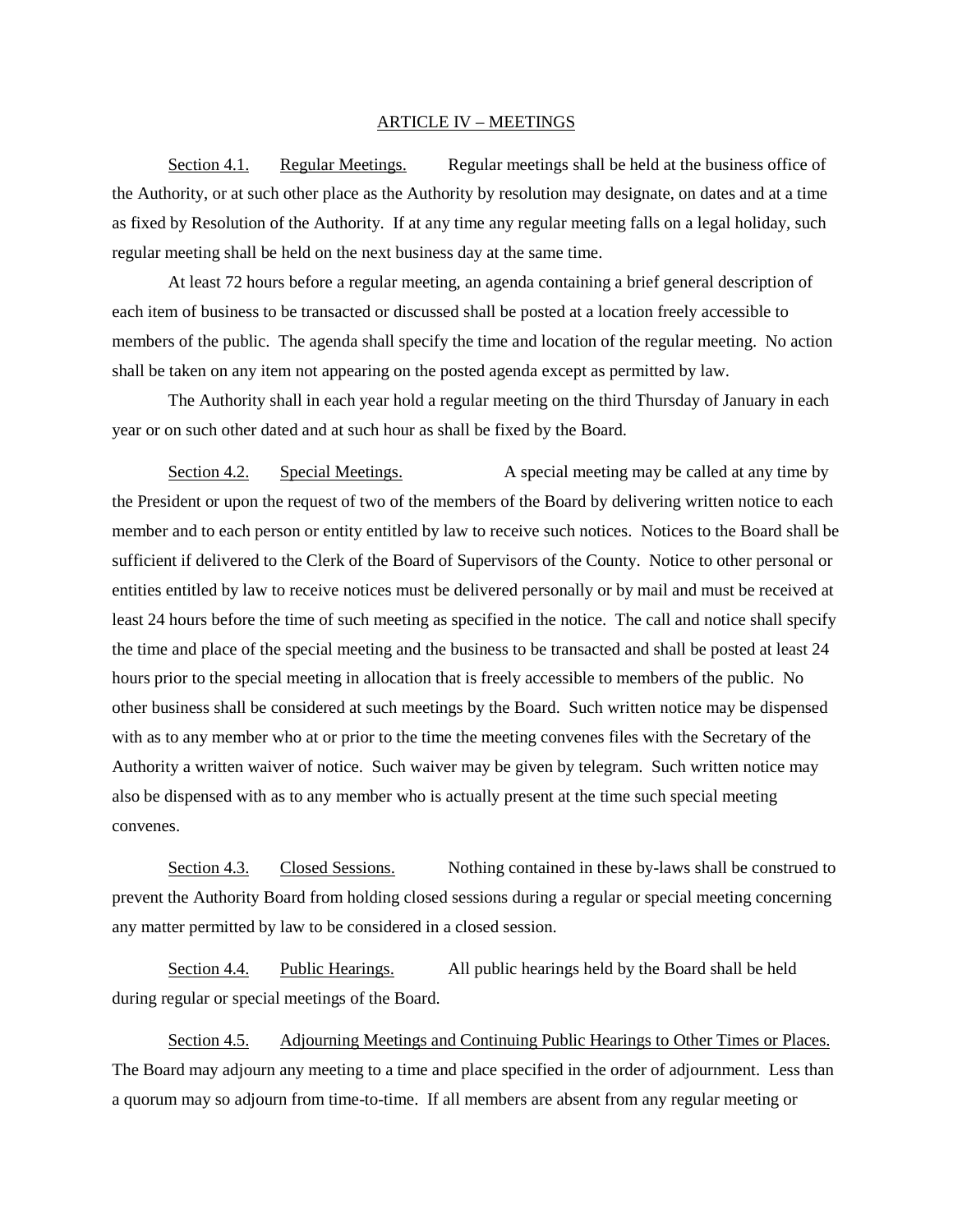adjourned regular meeting the Secretary of the Authority may declare the meeting adjourned to a stated time and place and shall cause a written notice of the adjournment to be given in the same manner as provided for special meetings unless such notice is waived as provided for special meetings. A copy of the order or notice of adjournment shall be conspicuously posted on or near the door of the place where the meeting was held within 24 hours after the time of adjournment. When a regular or adjourned regular meeting is adjourned as proved in this section, the resulting adjourned regular meeting is a regular meeting for all purposes. When an order of adjournment of any meeting fails to state the hour at which the adjourned meeting is held, it shall be held at the hour specified for regular meetings.

Any public hearing being held, or any hearing noticed or ordered to be held at any meeting, may by order or notice of continuance be continued or recontinued to any subsequent meeting in the same manner and to the same extent set forth herein for the adjournment of the meetings; provided, that if the hearing is continued to a time less than 24 hours after the time specified in the order or notice of hearing a copy of the order or notice of continuance shall be posted immediately following the meeting at which the order or declaration of continuance was adopted or made.

Section 4.6. Meetings to be Open and Public. All meetings of Authority members to take action or to deliberate concerning Authority business and its conduct shall be open and public. All persons shall be permitted to attend any such meetings except as otherwise provided or permitted by law and Section 4.3 of these by-laws.

Section 4.7. Quorum. A majority of the members of the Board shall constitute a quorum for the purpose of conducting its business and exercising its powers and for all other official purposes, except that less than a quorum may adjourn from time to time until a quorum is obtained.

Section 4.8. Order of Business. At the regular meetings of the Authority, the following shall be the general order of business:

- 1. Roll Call
- 2. Approval of Minutes
- 3. Reports
- 4. Unfinished Business
- 5. New Business
- 6. Matters Not Appearing on the Agenda
- 7. Adjournment.

Section 4.9. Parliamentary Procedure. The rules of parliamentary procedure set forth in Robert's Rules of Order shall govern all meetings of the Authority, except as otherwise herein provided.